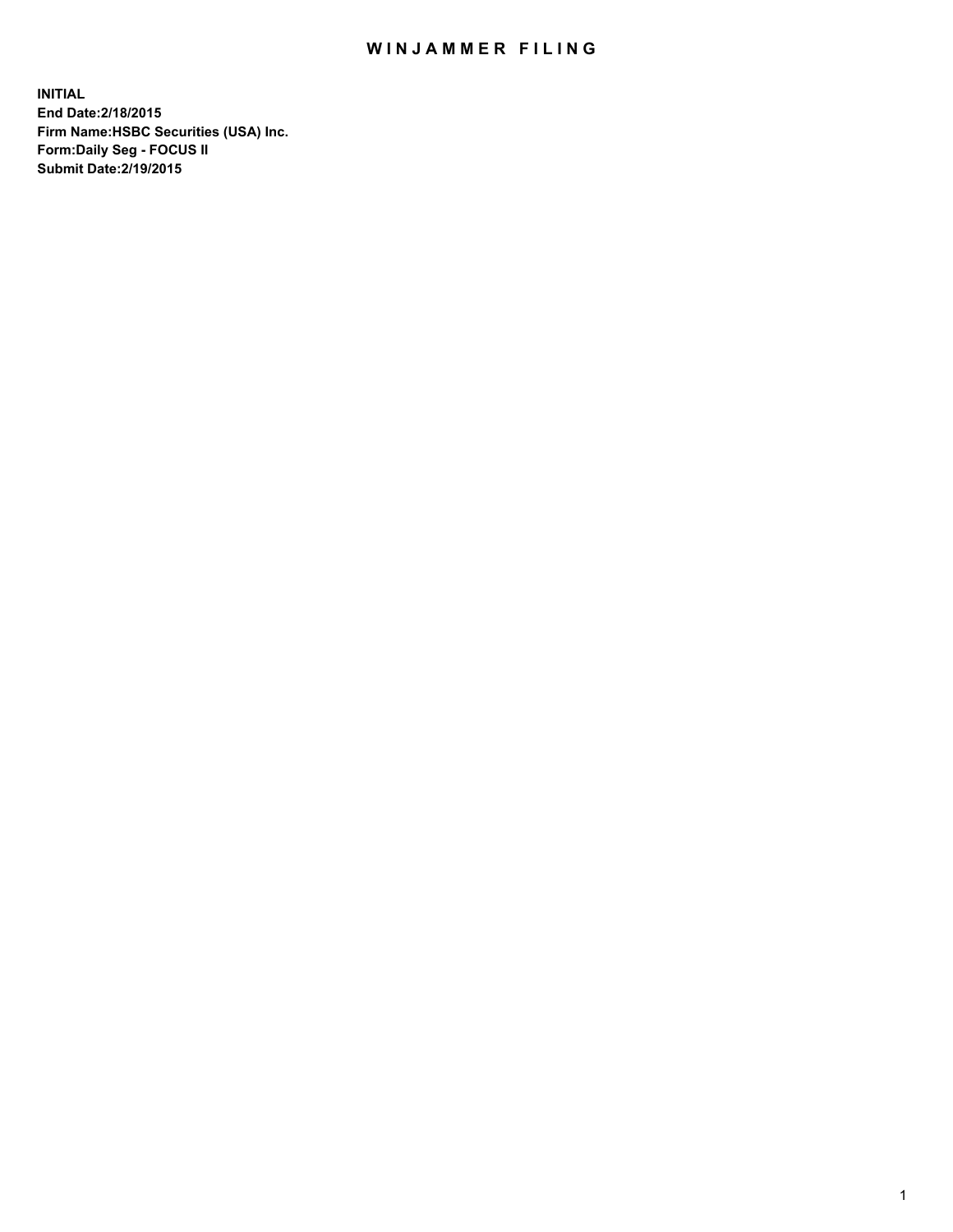## **INITIAL End Date:2/18/2015 Firm Name:HSBC Securities (USA) Inc. Form:Daily Seg - FOCUS II Submit Date:2/19/2015 Daily Segregation - Cover Page**

| Name of Company<br><b>Contact Name</b><br><b>Contact Phone Number</b><br><b>Contact Email Address</b>                                                                                                                                                                                                                          | <b>HSBC Securities (USA) Inc.</b><br>Steven richardson<br>212-525-6445<br>steven.richardson@us.hsbc.com |
|--------------------------------------------------------------------------------------------------------------------------------------------------------------------------------------------------------------------------------------------------------------------------------------------------------------------------------|---------------------------------------------------------------------------------------------------------|
| FCM's Customer Segregated Funds Residual Interest Target (choose one):<br>a. Minimum dollar amount: ; or<br>b. Minimum percentage of customer segregated funds required:% ; or<br>c. Dollar amount range between: and; or<br>d. Percentage range of customer segregated funds required between:% and%.                         | 50,000,000<br>0 <sub>0</sub><br>0 <sub>0</sub>                                                          |
| FCM's Customer Secured Amount Funds Residual Interest Target (choose one):<br>a. Minimum dollar amount: ; or<br>b. Minimum percentage of customer secured funds required:%; or<br>c. Dollar amount range between: and; or<br>d. Percentage range of customer secured funds required between: % and %.                          | 10,000,000<br><u>0</u><br>0 <sub>0</sub><br>0 <sub>0</sub>                                              |
| FCM's Cleared Swaps Customer Collateral Residual Interest Target (choose one):<br>a. Minimum dollar amount: ; or<br>b. Minimum percentage of cleared swaps customer collateral required:% ; or<br>c. Dollar amount range between: and; or<br>d. Percentage range of cleared swaps customer collateral required between:% and%. | 30,000,000<br>0 <sub>0</sub><br>0 <sub>0</sub>                                                          |

Attach supporting documents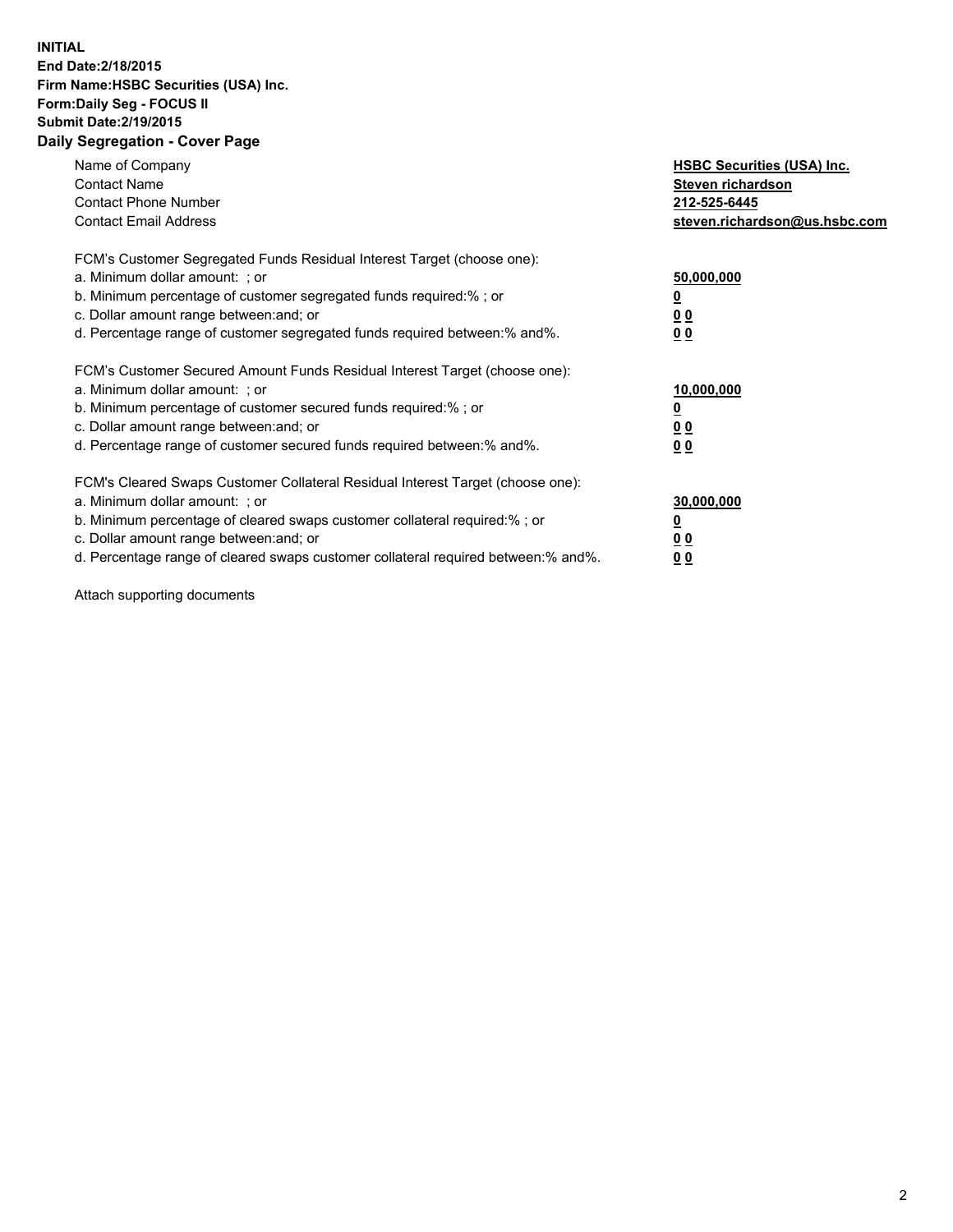**INITIAL End Date:2/18/2015 Firm Name:HSBC Securities (USA) Inc. Form:Daily Seg - FOCUS II Submit Date:2/19/2015 Daily Segregation - Secured Amounts**

Foreign Futures and Foreign Options Secured Amounts Amount required to be set aside pursuant to law, rule or regulation of a foreign government or a rule of a self-regulatory organization authorized thereunder **0** [7305] 1. Net ledger balance - Foreign Futures and Foreign Option Trading - All Customers A. Cash **70,874,086** [7315] B. Securities (at market) **33,692,601** [7317] 2. Net unrealized profit (loss) in open futures contracts traded on a foreign board of trade **55,344,017** [7325] 3. Exchange traded options a. Market value of open option contracts purchased on a foreign board of trade **0** [7335] b. Market value of open contracts granted (sold) on a foreign board of trade **0** [7337] 4. Net equity (deficit) (add lines 1. 2. and 3.) **159,910,704** [7345] 5. Account liquidating to a deficit and account with a debit balances - gross amount **54,138** [7351] Less: amount offset by customer owned securities **-54,022** [7352] **116** [7354] 6. Amount required to be set aside as the secured amount - Net Liquidating Equity Method (add lines 4 and 5) **159,910,820** [7355] 7. Greater of amount required to be set aside pursuant to foreign jurisdiction (above) or line 6. **159,910,820** [7360] FUNDS DEPOSITED IN SEPARATE REGULATION 30.7 ACCOUNTS 1. Cash in banks A. Banks located in the United States **48,047,525** [7500] B. Other banks qualified under Regulation 30.7 **0** [7520] **48,047,525** [7530] 2. Securities A. In safekeeping with banks located in the United States **78,692,601** [7540] B. In safekeeping with other banks qualified under Regulation 30.7 **0** [7560] **78,692,601** [7570] 3. Equities with registered futures commission merchants A. Cash **0** [7580] B. Securities **0** [7590] C. Unrealized gain (loss) on open futures contracts **0** [7600] D. Value of long option contracts **0** [7610] E. Value of short option contracts **0** [7615] **0** [7620] 4. Amounts held by clearing organizations of foreign boards of trade A. Cash **0** [7640] B. Securities **0** [7650] C. Amount due to (from) clearing organization - daily variation **0** [7660] D. Value of long option contracts **0** [7670] E. Value of short option contracts **0** [7675] **0** [7680] 5. Amounts held by members of foreign boards of trade A. Cash **26,145,636** [7700] B. Securities **0** [7710] C. Unrealized gain (loss) on open futures contracts **55,344,017** [7720] D. Value of long option contracts **0** [7730] E. Value of short option contracts **0** [7735] **81,489,653** [7740] 6. Amounts with other depositories designated by a foreign board of trade **0** [7760] 7. Segregated funds on hand **0** [7765] 8. Total funds in separate section 30.7 accounts **208,229,779** [7770] 9. Excess (deficiency) Set Aside for Secured Amount (subtract line 7 Secured Statement Page 1 from Line 8) **48,318,959** [7380] 10. Management Target Amount for Excess funds in separate section 30.7 accounts **32,691,508** [7780] 11. Excess (deficiency) funds in separate 30.7 accounts over (under) Management Target **15,627,451** [7785]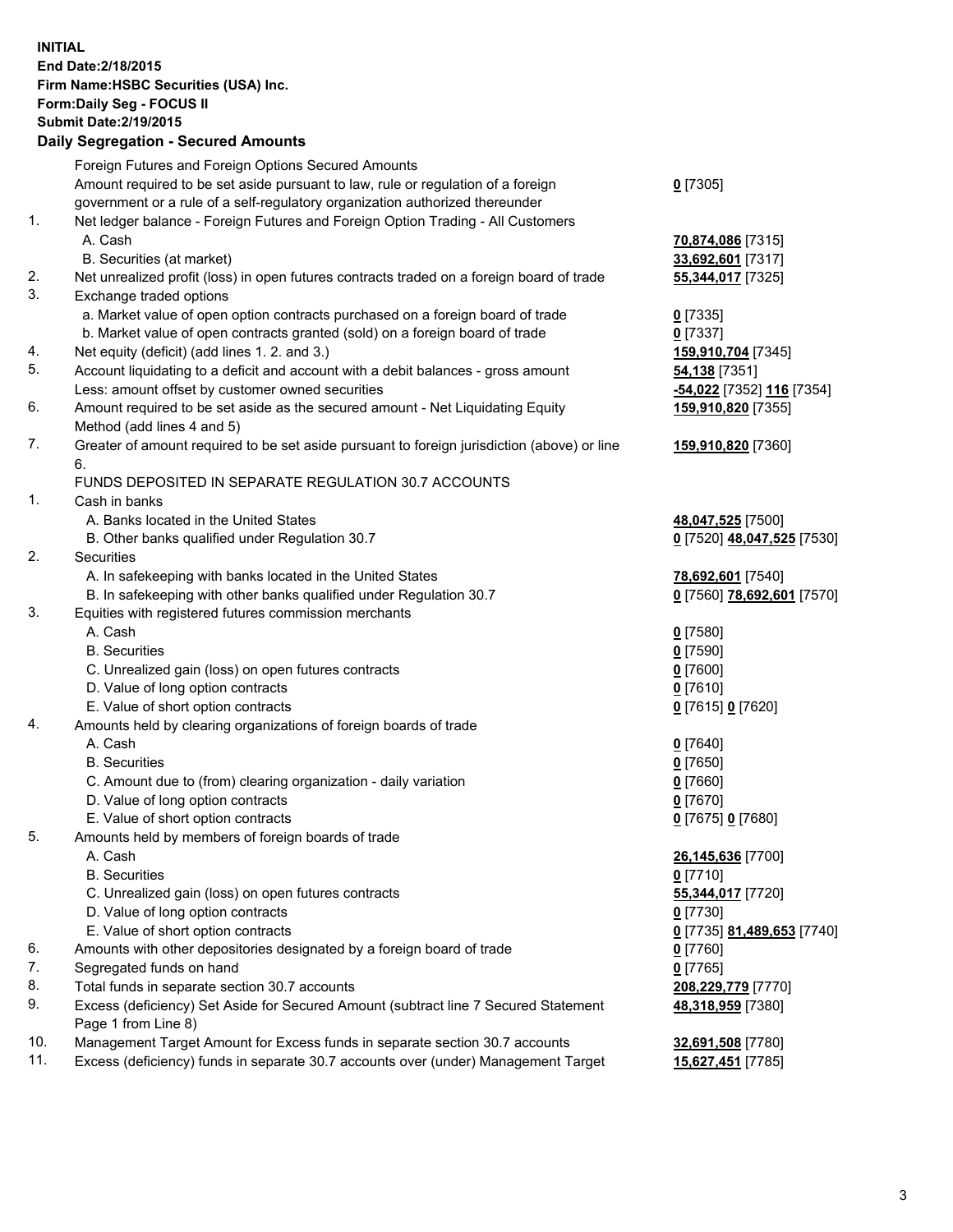| <b>INITIAL</b>                            |                                                                                                |                                 |  |  |  |
|-------------------------------------------|------------------------------------------------------------------------------------------------|---------------------------------|--|--|--|
| End Date: 2/18/2015                       |                                                                                                |                                 |  |  |  |
| Firm Name: HSBC Securities (USA) Inc.     |                                                                                                |                                 |  |  |  |
| Form: Daily Seg - FOCUS II                |                                                                                                |                                 |  |  |  |
| <b>Submit Date: 2/19/2015</b>             |                                                                                                |                                 |  |  |  |
| Daily Segregation - Segregation Statement |                                                                                                |                                 |  |  |  |
|                                           | SEGREGATION REQUIREMENTS(Section 4d(2) of the CEAct)                                           |                                 |  |  |  |
| 1.                                        | Net ledger balance                                                                             |                                 |  |  |  |
|                                           | A. Cash                                                                                        | -147,230,273 [7010]             |  |  |  |
|                                           | B. Securities (at market)                                                                      | 610,139,588 [7020]              |  |  |  |
| 2.                                        | Net unrealized profit (loss) in open futures contracts traded on a contract market             | 473,015,401 [7030]              |  |  |  |
| 3.                                        | Exchange traded options                                                                        |                                 |  |  |  |
|                                           | A. Add market value of open option contracts purchased on a contract market                    | 120,891,099 [7032]              |  |  |  |
|                                           | B. Deduct market value of open option contracts granted (sold) on a contract market            | -9,462,787 [7033]               |  |  |  |
| 4.                                        | Net equity (deficit) (add lines 1, 2 and 3)                                                    | 1,047,353,028 [7040]            |  |  |  |
| 5.                                        | Accounts liquidating to a deficit and accounts with                                            |                                 |  |  |  |
|                                           | debit balances - gross amount                                                                  | 3,568,108 [7045]                |  |  |  |
|                                           | Less: amount offset by customer securities                                                     | -3,538,148 [7047] 29,960 [7050] |  |  |  |
| 6.                                        | Amount required to be segregated (add lines 4 and 5)                                           | 1,047,382,988 [7060]            |  |  |  |
|                                           | FUNDS IN SEGREGATED ACCOUNTS                                                                   |                                 |  |  |  |
| 7.                                        | Deposited in segregated funds bank accounts                                                    |                                 |  |  |  |
|                                           | A. Cash                                                                                        | 22,024,367 [7070]               |  |  |  |
|                                           | B. Securities representing investments of customers' funds (at market)                         | $0$ [7080]                      |  |  |  |
|                                           | C. Securities held for particular customers or option customers in lieu of cash (at            | 60,824,311 [7090]               |  |  |  |
|                                           | market)                                                                                        |                                 |  |  |  |
| 8.                                        | Margins on deposit with derivatives clearing organizations of contract markets                 |                                 |  |  |  |
|                                           | A. Cash                                                                                        | 242,096,279 [7100]              |  |  |  |
|                                           | B. Securities representing investments of customers' funds (at market)                         | 159,217,505 [7110]              |  |  |  |
|                                           | C. Securities held for particular customers or option customers in lieu of cash (at            | 549,315,277 [7120]              |  |  |  |
|                                           | market)                                                                                        |                                 |  |  |  |
| 9.                                        | Net settlement from (to) derivatives clearing organizations of contract markets                | <u>-16,575,935</u> [7130]       |  |  |  |
| 10.                                       | Exchange traded options                                                                        |                                 |  |  |  |
|                                           | A. Value of open long option contracts                                                         | 120,891,099 [7132]              |  |  |  |
|                                           | B. Value of open short option contracts                                                        | -9,462,787 [7133]               |  |  |  |
| 11.                                       | Net equities with other FCMs                                                                   |                                 |  |  |  |
|                                           | A. Net liquidating equity                                                                      | 24,866,237 [7140]               |  |  |  |
|                                           | B. Securities representing investments of customers' funds (at market)                         | 0 <sup>[7160]</sup>             |  |  |  |
|                                           | C. Securities held for particular customers or option customers in lieu of cash (at<br>market) | $0$ [7170]                      |  |  |  |
| 12.                                       | Segregated funds on hand                                                                       | $0$ [7150]                      |  |  |  |
| 13.                                       | Total amount in segregation (add lines 7 through 12)                                           | 1,153,196,353 [7180]            |  |  |  |
| 14.                                       | Excess (deficiency) funds in segregation (subtract line 6 from line 13)                        | 105,813,365 [7190]              |  |  |  |
| 15.                                       | Management Target Amount for Excess funds in segregation                                       | 50,000,000 [7194]               |  |  |  |
| 16.                                       | Excess (deficiency) funds in segregation over (under) Management Target Amount                 | 55,813,365 [7198]               |  |  |  |

Excess